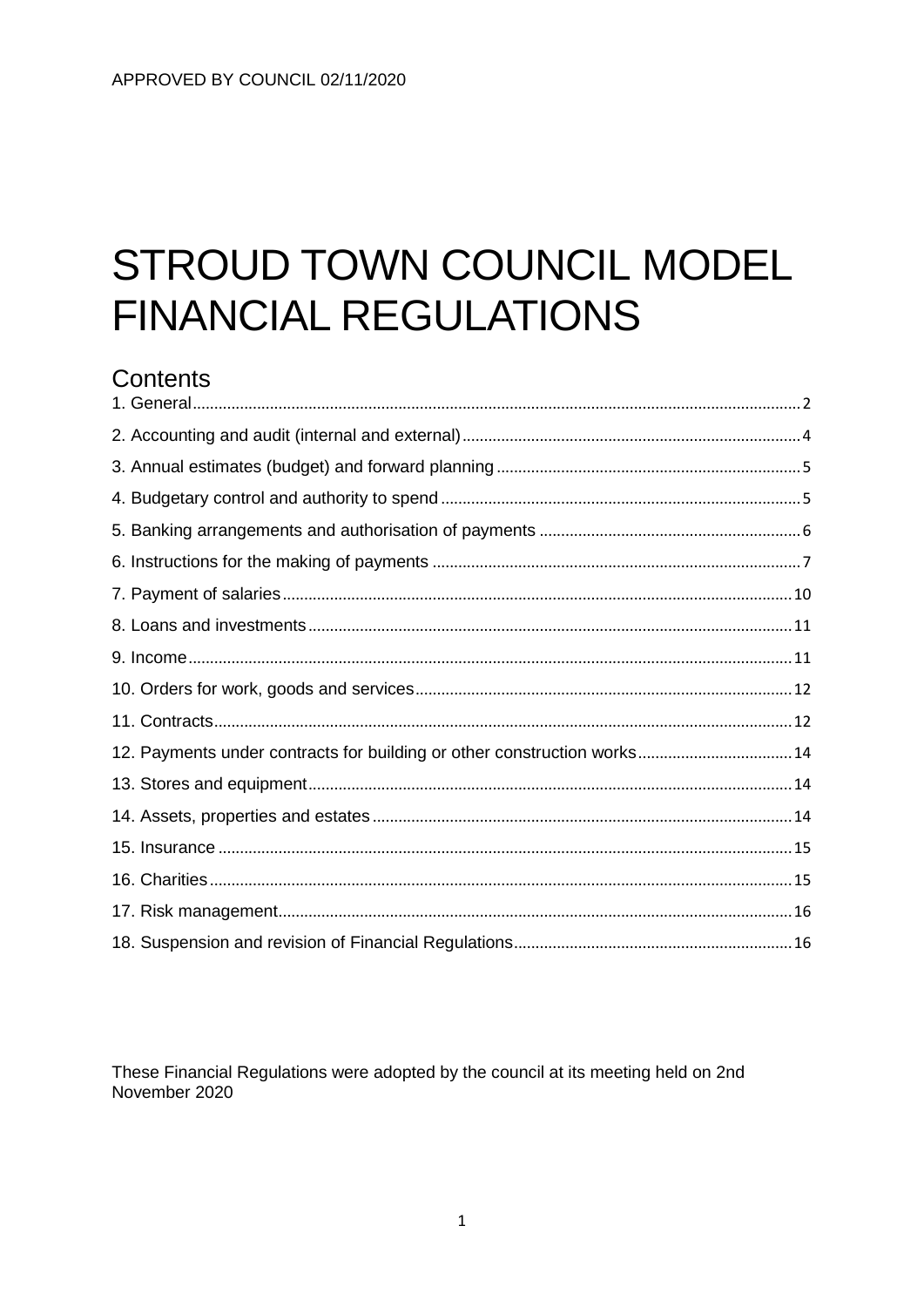# <span id="page-1-0"></span>1. General

- 1.1. These financial regulations govern the conduct of financial management by the council and may only be amended or varied by resolution of the council. Financial regulations are one of the council's three governing policy documents providing procedural guidance for members and officers. Financial regulations must be observed in  $\overline{\text{conjunction}}$  with the council's standing orders<sup>[1](#page-1-1)</sup> and any individual financial regulations relating to contracts.
- 1.2. The council is responsible in law for ensuring that its financial management is adequate and effective and that the council has a sound system of internal control which facilitates the effective exercise of the council's functions, including arrangements for the management of risk.
- 1.3. The council's accounting control systems must include measures:
	- for the timely production of accounts;
	- that provide for the safe and efficient safeguarding of public money:
	- to prevent and detect inaccuracy and fraud; and
	- identifying the duties of officers.
- 1.4. These financial regulations demonstrate how the council meets these responsibilities and requirements.
- 1.5. At least once a year, prior to approving the Annual Governance Statement, the council must review the effectiveness of its system of internal control which shall be in accordance with proper practices.
- 1.6. Deliberate or wilful breach of these Regulations by an employee may give rise to disciplinary proceedings.
- 1.7. Members of council are expected to follow the instructions within these Regulations and not to entice employees to breach them. Failure to follow instructions within these Regulations brings the office of councillor into disrepute.
- 1.8. The Responsible Financial Officer (RFO) holds a statutory office to be appointed by the council. The Clerk has been appointed as RFO for this council and these regulations will apply accordingly.

1.9. The RFO:

 $\overline{a}$ 

- acts under the policy direction of the council;
- administers the council's financial affairs in accordance with all Acts, Regulations and proper practices;
- determines on behalf of the council its accounting records and accounting control systems;
- ensures the accounting control systems are observed;
- maintains the accounting records of the council up to date in accordance with proper practices;
- assists the council to secure economy, efficiency and effectiveness in the use of its resources; and
- produces financial management information as required by the council.

<span id="page-1-1"></span><sup>1</sup> Model Standing Orders for Councils (2018 Edition) is available from NALC (©NALC 2018)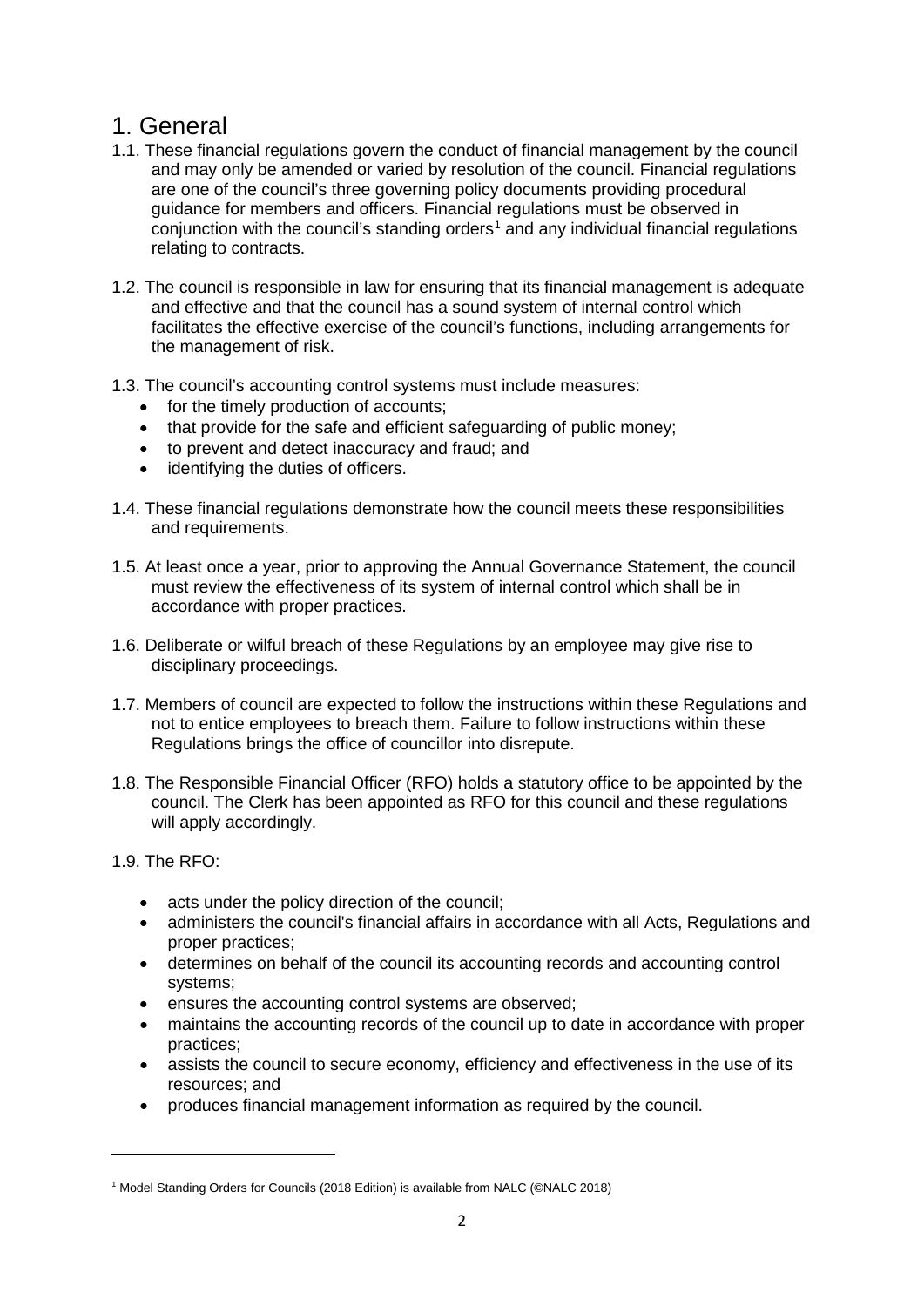1.10. The accounting records determined by the RFO shall be sufficient to show and explain the council's transactions and to enable the RFO to ensure that any income and expenditure account and statement of balances, or record of receipts and payments and additional information, as the case may be, or management information prepared for the council from time to time comply with the Accounts and Audit Regulations.

1.11. The accounting records determined by the RFO shall in particular contain:

- entries from day to day of all sums of money received and expended by the council and the matters to which the income and expenditure or receipts and payments account relate;
- a record of the assets and liabilities of the council: and
- wherever relevant, a record of the council's income and expenditure in relation to claims made, or to be made, for any contribution, grant or subsidy.

1.12. The accounting control systems determined by the RFO shall include:

- procedures to ensure that the financial transactions of the council are recorded as soon as reasonably practicable and as accurately and reasonably as possible;
- procedures to enable the prevention and detection of inaccuracies and fraud and the ability to reconstruct any lost records;
- identification of the duties of officers dealing with financial transactions and division of responsibilities of those officers in relation to significant transactions;
- procedures to ensure that uncollectable amounts, including any bad debts are not submitted to the council for approval to be written off except with the approval of the RFO and that the approvals are shown in the accounting records; and
- measures to ensure that risk is properly managed.
- 1.13. The council is not empowered by these Regulations or otherwise to delegate certain specified decisions. In particular any decision regarding:
	- setting the final budget or the precept (council tax requirement):
	- approving accounting statements:
	- approving an annual governance statement;
	- borrowing;
	- writing off bad debts;
	- declaring eligibility for the General Power of Competence; and
	- addressing recommendations in any report from the internal or external auditors, shall be a matter for the full council only.

1.14. In addition, the council must:

- determine and keep under regular review the bank mandate for all council bank accounts;
- approve any grant or a single commitment in excess of £25,000; and
- in respect of the annual salary for any employee have regard to recommendations about annual salaries of employees made by the relevant committee in accordance with its terms of reference.
- 1.15. In these financial regulations, references to the Accounts and Audit Regulations or 'the regulations' shall mean the regulations issued under the provisions of section 27 of the Audit Commission Act 1998, or any superseding legislation, and then in force unless otherwise specified.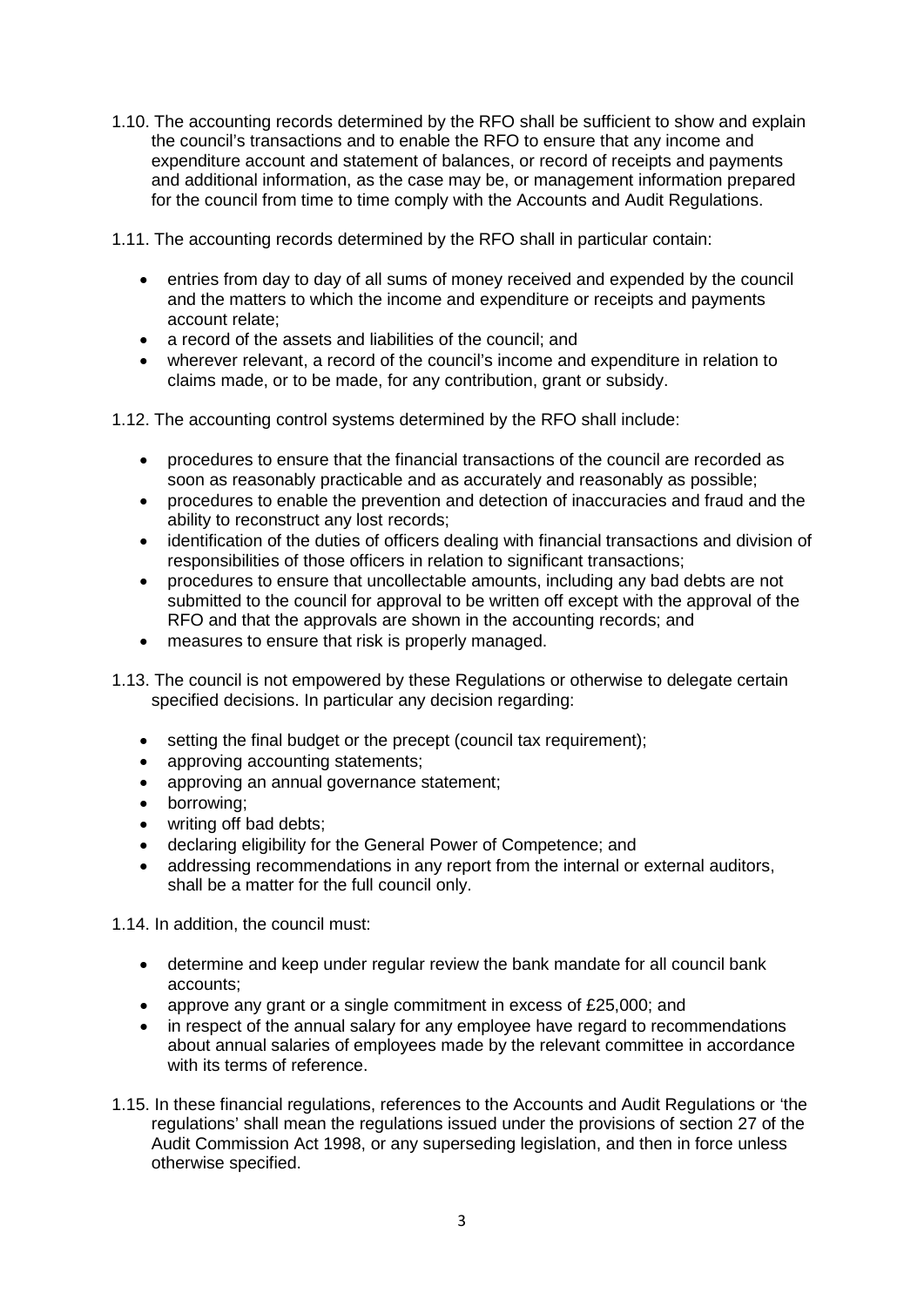In these financial regulations the term 'proper practice' or 'proper practices' shall refer to guidance issued in Governance and Accountability for Local Councils - a Practitioners' Guide (England) issued by the Joint Practitioners Advisory Group (JPAG), available from the websites of NALC and the Society for Local Council Clerks (SLCC).

# <span id="page-3-0"></span>2. Accounting and audit (internal and external)

- 2.1. All accounting procedures and financial records of the council shall be determined by the RFO in accordance with the Accounts and Audit Regulations, appropriate guidance and proper practices.
- 2.2. On a regular basis, at least once in each quarter, and at each financial year end, a member other than the Mayor or a cheque signatory shall be appointed to verify bank reconciliations (for all accounts) produced by the RFO. The member shall sign the reconciliations and the original bank statements (or similar document) as evidence of verification. This activity shall on conclusion be reported, including any exceptions, to and noted by the council Finance and Policy Committee.
- 2.3. The RFO shall complete the annual statement of accounts, annual report, and any related documents of the council contained in the Annual Return (as specified in proper practices) as soon as practicable after the end of the financial year and having certified the accounts shall submit them and report thereon to the council within the timescales set by the Accounts and Audit Regulations.
- 2.4. The council shall ensure that there is an adequate and effective system of internal audit of its accounting records, and of its system of internal control in accordance with proper practices. Any officer or member of the council shall make available such documents and records as appear to the council to be necessary for the purpose of the audit and shall, as directed by the council, supply the RFO, internal auditor, or external auditor with such information and explanation as the council considers necessary for that purpose.
- 2.5. The internal auditor shall be appointed by and shall carry out the work in relation to internal controls required by the council in accordance with proper practices.
- 2.6. The internal auditor shall:
	- be competent and independent of the financial operations of the council;
	- report to council in writing, or in person, on a regular basis with a minimum of one annual written report during each financial year;
	- to demonstrate competence, objectivity and independence, be free from any actual or perceived conflicts of interest, including those arising from family relationships; and
	- has no involvement in the financial decision making, management or control of the council

2.7. Internal or external auditors may not under any circumstances:

- perform any operational duties for the council;
- initiate or approve accounting transactions; or
- direct the activities of any council employee, except to the extent that such employees have been appropriately assigned to assist the internal auditor.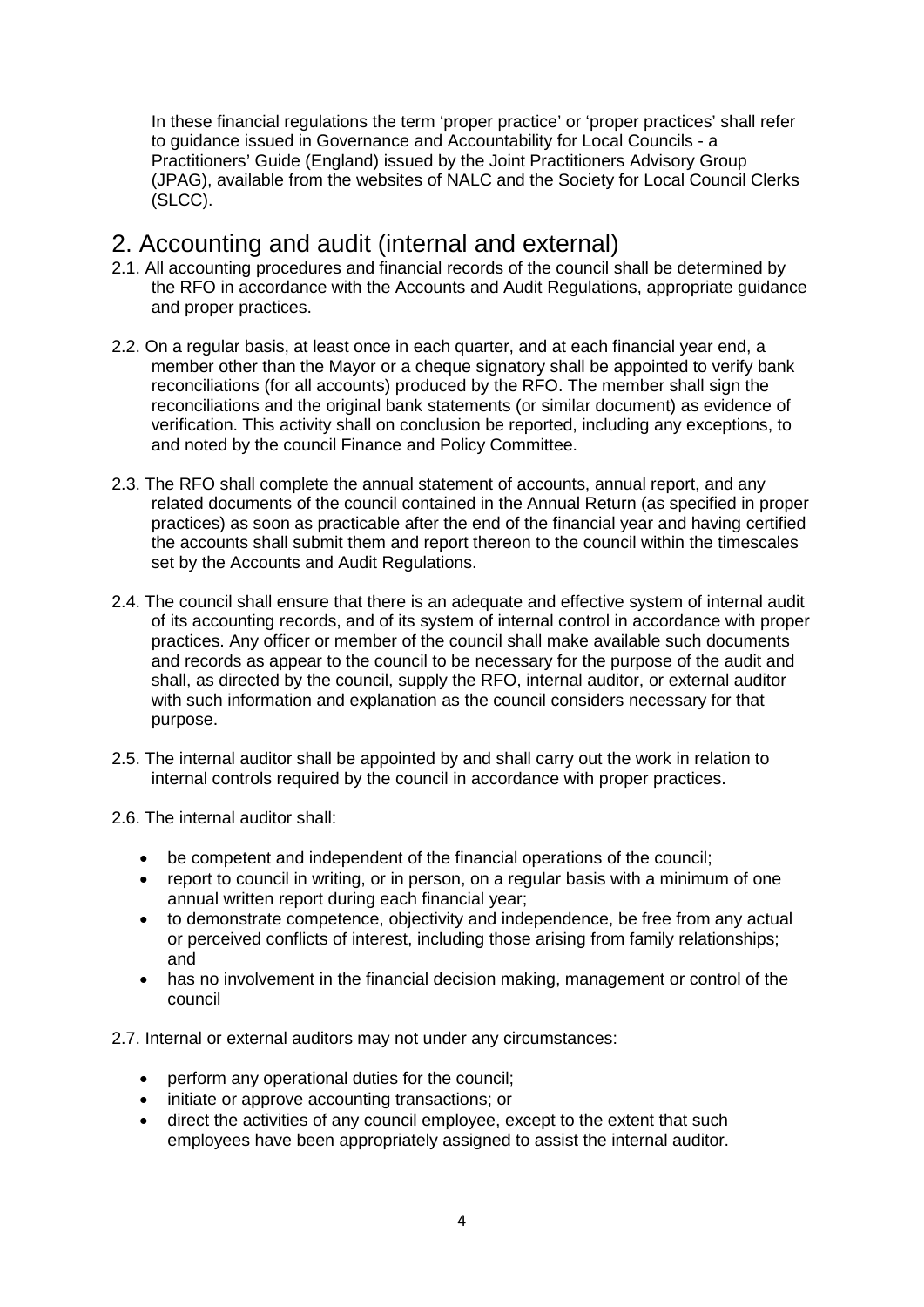- 2.8. For the avoidance of doubt, in relation to internal audit the terms 'independent' and 'independence' shall have the same meaning as is described in proper practices.
- 2.9. The RFO shall make arrangements for the exercise of electors' rights in relation to the accounts including the opportunity to inspect the accounts, books, and vouchers and display or publish any notices and statements of account required by Audit Commission Act 1998, or any superseding legislation, and the Accounts and Audit Regulations.
- 2.10. The RFO shall, without undue delay, bring to the attention of all councillors any correspondence or report from internal or external auditors.

# <span id="page-4-0"></span>3. Annual estimates (budget) and forward planning

- 3.1. Each committee (if any) shall review its three-year forecast of revenue and capital receipts and payments. Having regard to the forecast, it shall thereafter formulate and submit proposals for the following financial year to the council not later than the end of November each year including any proposals for revising the forecast.
- 3.2. The RFO must each year, by no later than October, prepare detailed estimates of all receipts and payments including the use of reserves and all sources of funding for the following financial year in the form of a budget to be considered by the Finance and Policy Committee and the council.
- 3.3. The council shall consider annual budget proposals in relation to the council's three year forecast of revenue and capital receipts and payments including recommendations for the use of reserves and sources of funding and update the forecast accordingly.
- 3.4. The council shall fix the precept (council tax requirement), and relevant basic amount of council tax to be levied for the ensuing financial year not later than by the end of January each year. The RFO shall issue the precept to the billing authority and shall supply each member with a copy of the approved annual budget.
- 3.5. The approved annual budget shall form the basis of financial control for the ensuing year.

## <span id="page-4-1"></span>4. Budgetary control and authority to spend

- 4.1. Expenditure on revenue items may be authorised up to the amounts included for that class of expenditure in the approved budget. This authority is to be determined by:
	- the Clerk for any items below £25,000.

Contracts may not be disaggregated to avoid controls imposed by these regulations.

- 4.2. No expenditure may be authorised that will exceed the amount provided in the revenue budget for that class of expenditure other than by resolution of the council, or duly delegated committee. During the budget year and with the approval of the Clerk or within the Environment Committee budget, the Green Spaces Manager, having considered fully the implications for public services, unspent and available amounts may be moved to other budget headings or to an earmarked reserve as appropriate ('virement').
- 4.3. Unspent provisions in the revenue or capital budgets for completed projects shall not be carried forward to a subsequent year.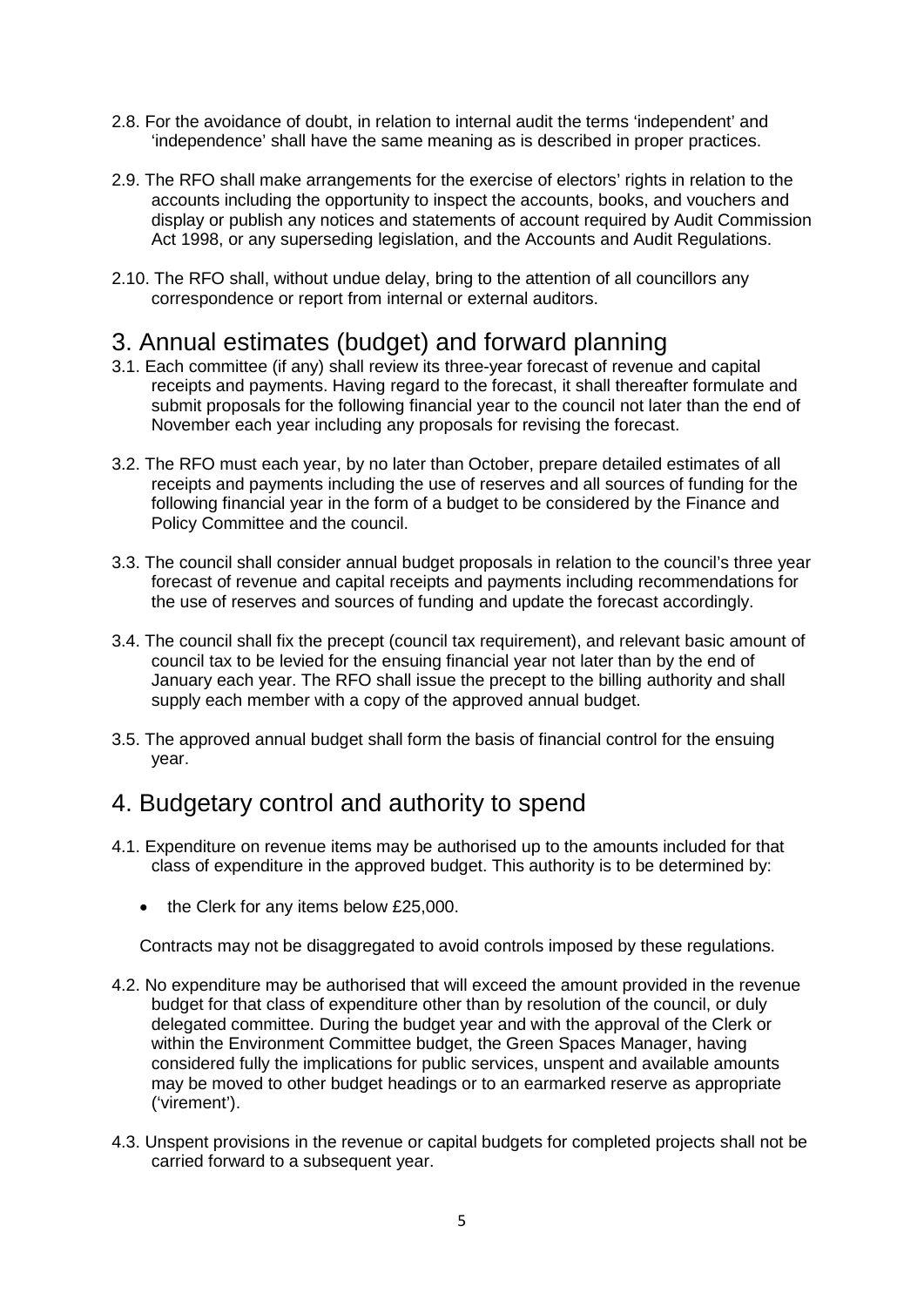- 4.4. The salary budgets are to be reviewed at least annually in October for the following financial year and such review shall be evidenced by a hard copy schedule signed by the Clerk and the Chair of Council or relevant committee. The RFO will inform committees of any changes impacting on their budget requirement for the coming year in good time.
- 4.5. In cases of extreme risk to the delivery of council services, the clerk may authorise expenditure on behalf of the council which in the clerk's judgement it is necessary to carry out. Such expenditure includes repair, replacement or other work, whether or not there is any budgetary provision for the expenditure, subject to a limit of £5,000. The Clerk shall report such action to the Mayor as soon as possible and to the council as soon as practicable thereafter.
- 4.6. No expenditure shall be authorised in relation to any capital project and no contract entered into or tender accepted involving capital expenditure unless the council is satisfied that the necessary funds are available and the requisite borrowing approval has been obtained.
- 4.7. All capital works shall be administered in accordance with the council's standing orders and financial regulations relating to contracts.
- 4.8. The RFO shall regularly provide the council with a statement of receipts and payments to date under each head of the budgets, comparing actual expenditure to the appropriate date against that planned as shown in the budget. These statements are to be prepared at least at the end of each financial quarter and shall show explanations of material variances.

For this purpose "material" shall be in excess of 25% of the budget.

4.9. Changes in earmarked reserves shall be approved by council as part of the budgetary control process.

## <span id="page-5-0"></span>5. Banking arrangements and authorisation of payments

- 5.1. The council's banking arrangements, including the bank mandate, shall be made by the RFO and approved by the council; banking arrangements may not be delegated to a committee. They shall be regularly reviewed for safety and efficiency. The council shall seek credit references in respect of members or employees who act as signatories.
- 5.2. The RFO shall prepare a schedule of payments made since the previous meeting, forming part of the Agenda for the Meeting and present the schedule to the Finance and Policy Committee for approval. The committee shall review the schedule for compliance and, having satisfied itself shall authorise the payments by a resolution of the Finance and Policy Committee. A detailed list of all payments shall be disclosed within or as an attachment to the minutes of the meeting at which payment was authorised. Personal payments (including salaries, wages, expenses and any payment made in relation to the termination of a contract of employment) may be summarised to remove public access to any personal information.
- 5.3. All invoices for payment shall be examined, verified and certified by the RFO, or in his/her absence, the Green Spaces Manager or Deputy Clerk, to confirm that the work, goods or services to which each invoice relates has been received, carried out, examined and represents expenditure previously approved by the council. Invoices certified by an officer other than the RFO shall be examined by the RFO as soon as possible thereafter.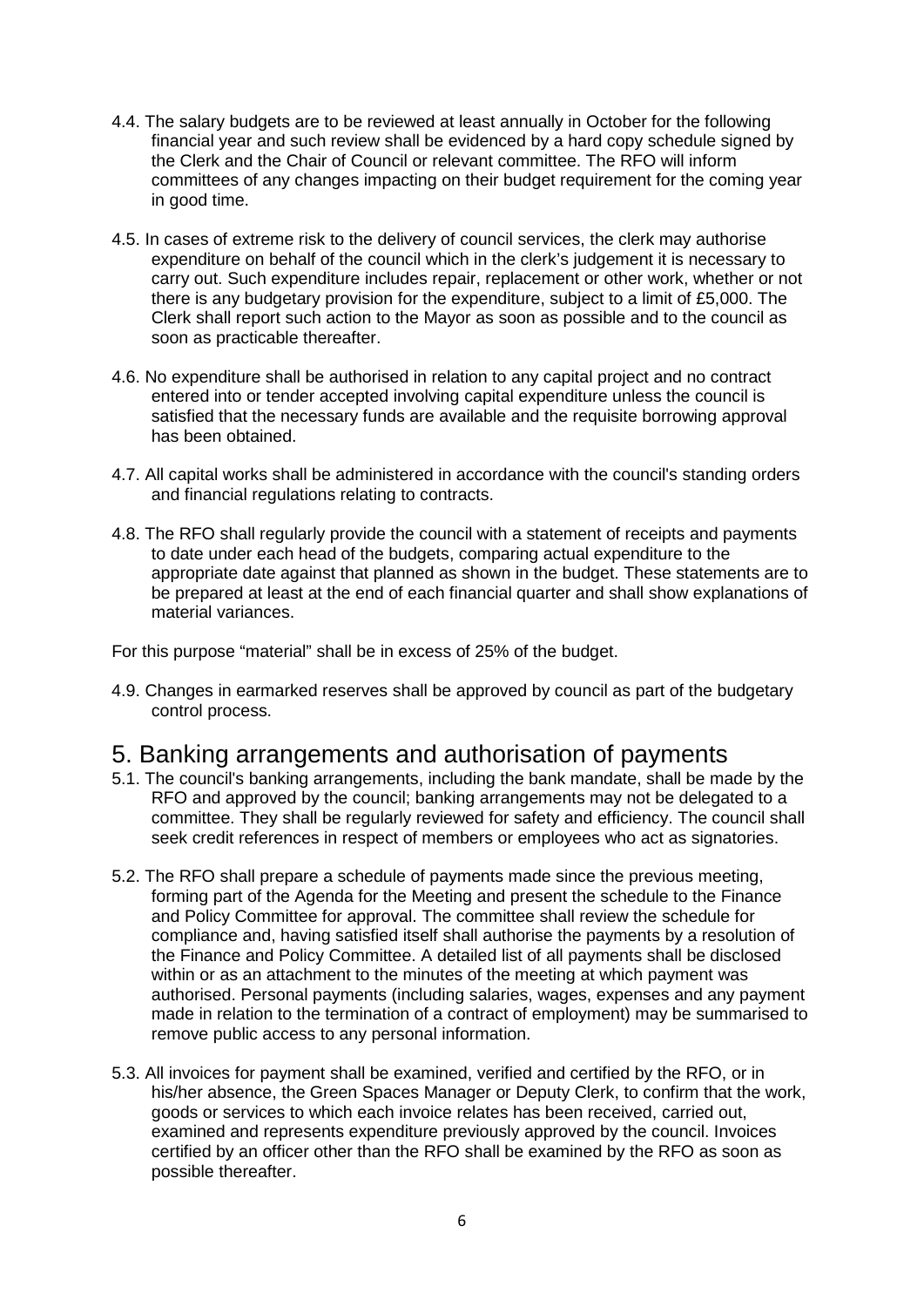- 5.4. The Finance Administrator shall examine invoices for arithmetical accuracy and analyse them to the appropriate expenditure heading. The Finance Administrator shall take all steps to pay all invoices submitted, and which are in order within 30 days.
- 5.5. The Clerk shall have delegated authority to authorise the payment of items only in the following circumstances:

a) If a payment is necessary to avoid a charge to interest under the Late Payment of Commercial Debts (Interest) Act 1998, and the due date for payment is before the next scheduled Meeting of council, where the RFO certifies that there is no dispute or other reason to delay payment, provided that a list of such payments shall be submitted to the next appropriate meeting of Finance and Policy Committee;

b) An expenditure item authorised under 5.6 below (continuing contracts and obligations) provided that a list of such payments shall be submitted to the next appropriate meeting of the Finance and Policy Committee; or

c) fund transfers within the councils banking arrangements up to the sum of £250,000, provided that a list of such payments shall be submitted to the next appropriate meeting of the Finance and Policy Committee.

- 5.6. For each financial year the RFO shall draw up a list of due payments which arise on a regular basis as the result of a continuing contract, statutory duty, or obligation (such as but not exclusively) Salaries, PAYE and NI, Superannuation Fund and regular maintenance contracts and the like for which the Finance and Policy Committee, may authorise payment for the year provided that the requirements of regulation 4.1 (Budgetary Controls) are adhered to, provided also that a list of such payments shall be submitted to the next appropriate meeting of the Finance and Policy Committee.
- 5.7. A record of regular payments made under 5.6 above shall be drawn up and be signed by two members on each and every occasion when payment is authorised - thus controlling the risk of duplicated payments being authorised and/or made.
- 5.8. In respect of grants a duly authorised committee shall approve expenditure within any limits set by council and in accordance with any policy statement approved by council. Any Revenue or Capital Grant in excess of £5,000 shall before payment, be subject to ratification by resolution of the council.
- 5.9. Members are subject to the Code of Conduct that has been adopted by the council and shall comply with the Code and Standing Orders when a decision to authorise or instruct payment is made in respect of a matter in which they have a disclosable pecuniary or other interest, unless a dispensation has been granted.
- 5.10. The council will aim to rotate the duties of members in these Regulations so that onerous duties are shared out as evenly as possible over time.
- 5.11. Any changes in the recorded details of suppliers, such as bank account records, shall be checked by the RFO.

## <span id="page-6-0"></span>6. Instructions for the making of payments

6.1. The council will make safe and efficient arrangements for the making of its payments.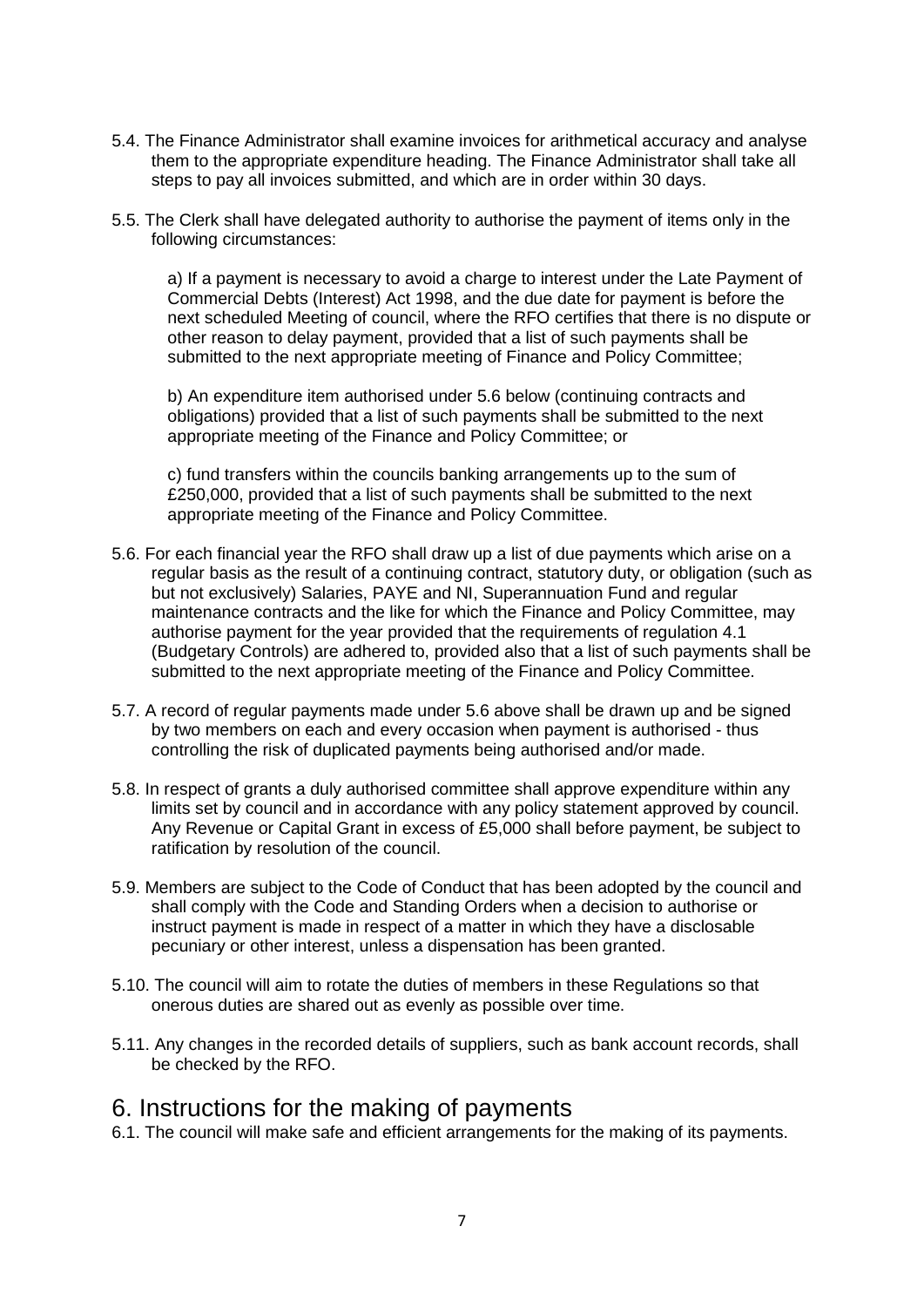- 6.2. Following authorisation under Financial Regulation 5 above, the council, a duly delegated committee or, if so delegated, the RFO shall give instruction that a payment shall be made.
- 6.3. All payments shall be affected by cheque or other instructions to the council's bankers, or otherwise, in accordance with a resolution of the Finance and Policy Committee.
- 6.4. A member who is a bank signatory, having a connection by virtue of family or business relationships with the beneficiary of a payment, should not, under normal circumstances, be a signatory to the payment in question.
- 6.5. To indicate agreement of the details shown on the cheque or order for payment with the counterfoil and the invoice or similar documentation, the signatories shall each also initial the cheque counterfoil.
- 6.6 Cheque signatories will be the Mayor, Deputy Mayor and Chairs of Committees together with other council members as required.
- 6.6. Cheques or orders for payment can be presented for signature by two members at any time or at a council or committee meeting (including immediately before or after such a meeting).
- 6.7. If thought appropriate by the council, payment for utility supplies (energy, telephone and water) and any National Non-Domestic Rates may be made by variable direct debit provided that the instructions are signed by two members and any payments are reported to council as made. The approval of the use of a variable direct debit shall be renewed by resolution of the council at least every two years.
- 6.8. If thought appropriate by the council, payment for certain items (principally salaries) may be made by banker's standing order provided that the instructions are signed, or otherwise evidenced by two members are retained and any payments are reported to council as made. The approval of the use of a banker's standing order shall be renewed by resolution of the council at least every two years.
- 6.9. If thought appropriate by the council, payment for certain items may be made by BACS or CHAPS methods provided that the instructions for each payment are signed, or otherwise evidenced, by two authorised bank signatories, are retained and any payments are reported to council as made. The approval of the use of BACS or CHAPS shall be renewed by resolution of the council at least every two years.
- 6.10. Payments for salaries will be made by BACS, provided that the instructions for each payment, signed by the clerk, are retained and any payments are reported to council as made. If thought appropriate by the council payment for certain items may be made by internet banking transfer provided evidence is retained showing which members approved the payment.
- 6.11. Where a computer requires use of a personal identification number (PIN) or other password(s), for access to the council's records on that computer, a note shall be made of the PIN and Passwords and shall be handed to and retained by the Chair of Council in a sealed dated envelope. This envelope may not be opened other than in the presence of two other councillors. After the envelope has been opened, in any circumstances, the PIN and / or passwords shall be changed as soon as practicable. The fact that the sealed envelope has been opened, in whatever circumstances, shall be reported to all members immediately and formally to the next available meeting of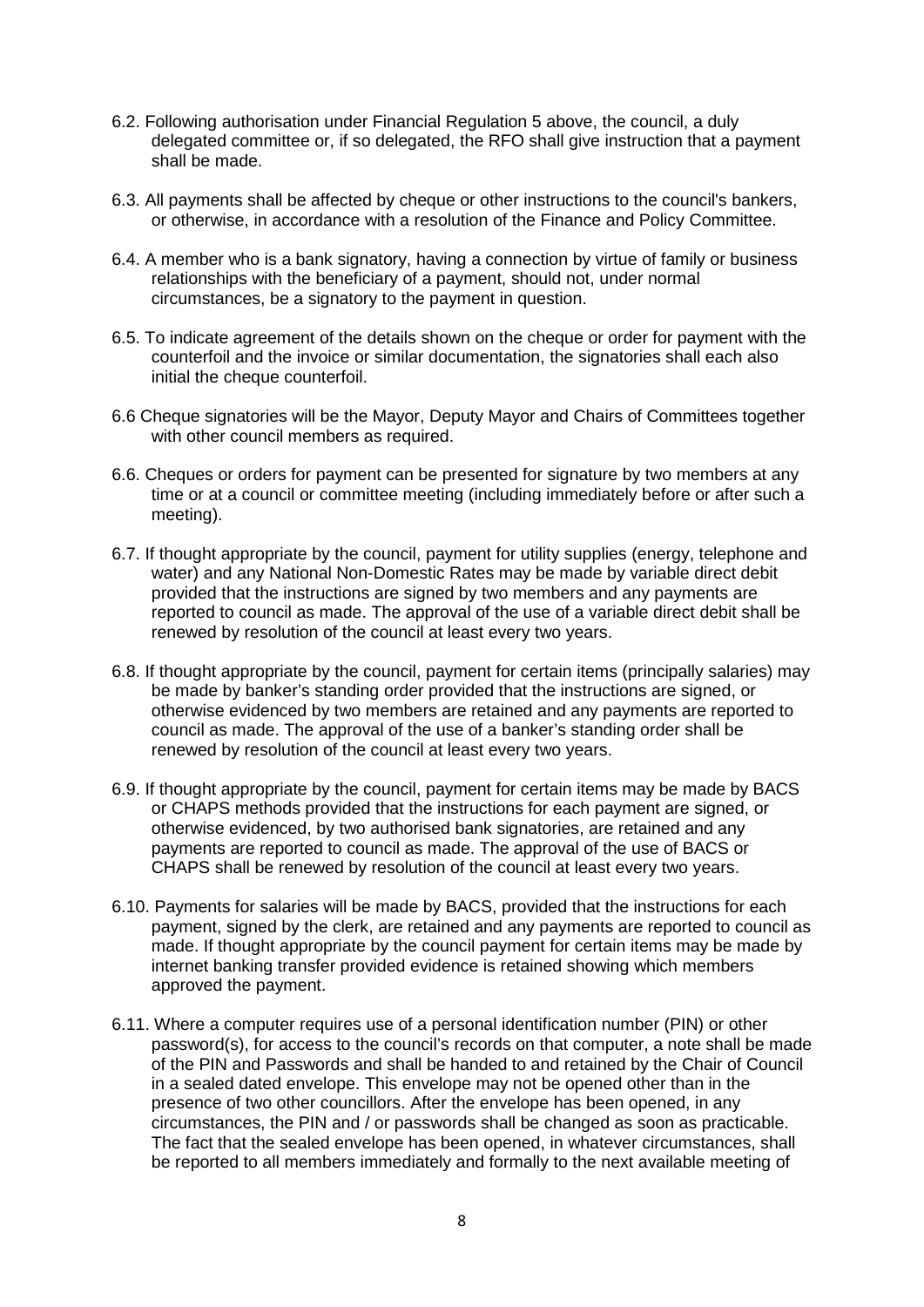the council. This will not be required for a member's personal computer used only for remote authorisation of bank payments.

- 6.12. No employee or councillor shall disclose any PIN or password, relevant to the working of the council or its bank accounts, to any person not authorised in writing by the council or a duly delegated committee.
- 6.13. Regular back-up copies of the records on any computer shall be made and shall be stored securely away from the computer in question, and preferably off site.
- 6.14. The council, and any members using computers for the council's financial business, shall ensure that anti-virus, anti-spyware and firewall software with automatic updates, together with a high level of security, is used.
- 6.15. Where internet banking arrangements are made with any bank, the Clerk, Deputy Clerk and Financial Administrator shall be appointed as the Service Administrators. The bank mandate approved by the council shall identify a number of councillors who will be authorised to approve transactions on those accounts. The bank mandate will state clearly the amounts of payments that can be instructed by the use of the Service Administrator alone, or by the Service Administrator with a stated number of approvals.
- 6.16. Access to any internet banking accounts will be directly to the access page (which may be saved under "favourites"), and not through a search engine or e-mail link. Remembered or saved passwords facilities must not be used on any computer used for council banking work. Breach of this Regulation will be treated as a very serious matter under these regulations.
- 6.17. Changes to account details for suppliers, which are used for internet banking may only be changed on written hard copy notification by the supplier and supported by hard copy authority for change signed by the RFO. A programme of regular checks of standing data with suppliers will be followed.
- 6.18. Any Debit Card issued for use will be specifically restricted to the Clerk, Deputy Clerk and Green Spaces Manager and will also be restricted to a single transaction maximum value of £500 unless authorised by council or finance committee in writing before any order is placed.
- 6.19. A pre-paid debit card may be issued to employees with varying limits. These limits will be set by the Finance and Policy Committee. Transactions and purchases made will be reported to the Finance and Policy Committee and authority for topping-up shall be at the discretion of the Finance and Policy Committee.
- 6.20. Any corporate credit card or trade card account opened by the council will be specifically restricted to use by the Clerk, Deputy Clerk, Assistant Clerk and Green Spaces Manager and shall be subject to automatic payment in full at each month-end. Personal credit or debit cards of members or staff shall not be used under any circumstances.
- 6.21. In cases of an emergency or extreme risk to the delivery of Council services, the Town Clerk may authorise revenue expenditure on behalf of the Council which in the Town Clerk's judgement it is necessary to carry out. Such expenditure includes repair, replacement or other work, whether or not there is any budgetary provision for the expenditure, subject to a limit of £10,000. The Town Clerk shall report such action to the Finance, Community and Policy Committee and/or Council as soon as practicable thereafter.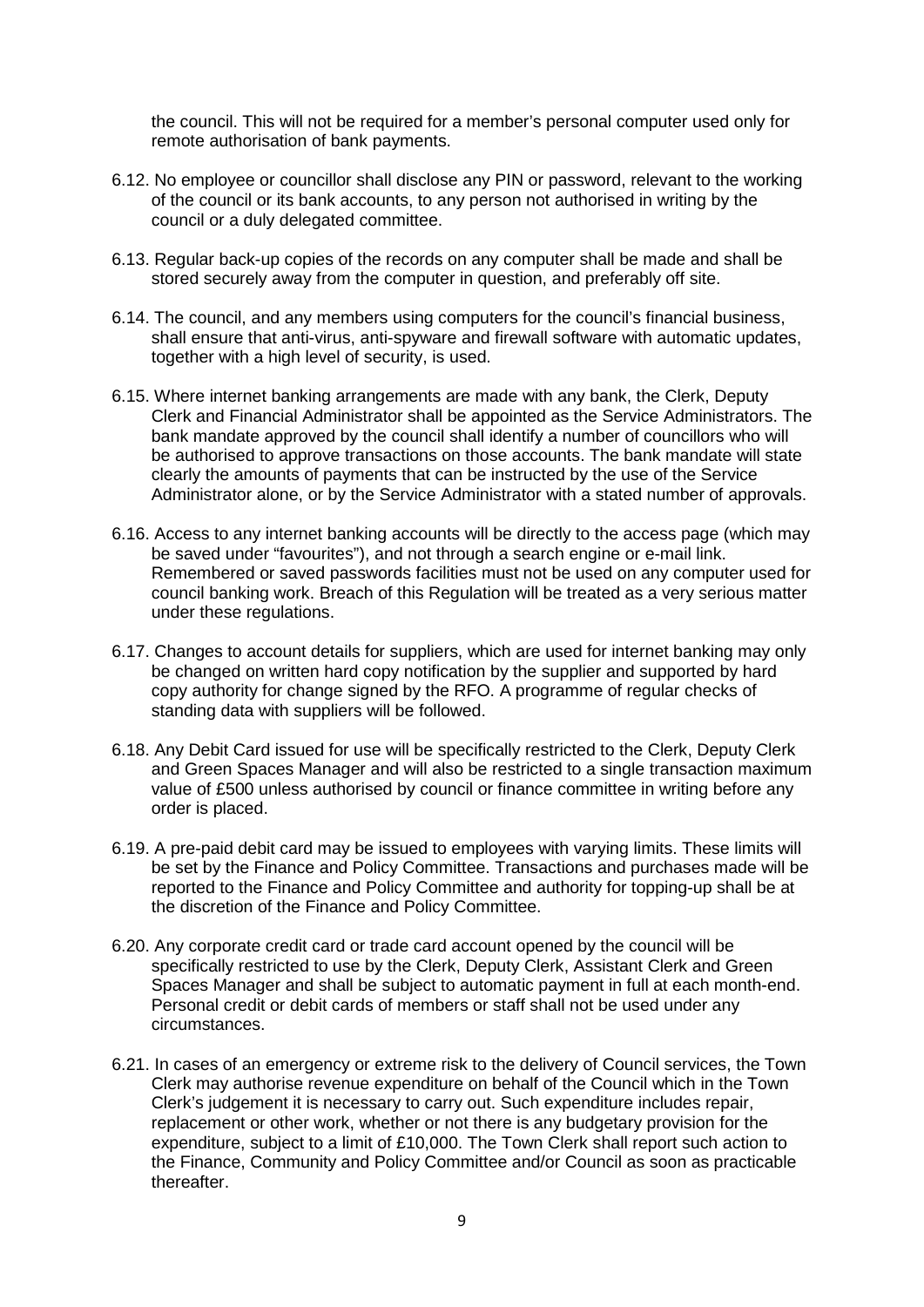6.22. The Financial Administrator may provide petty cash to officers for the purpose of defraying operational and other expenses. Vouchers for payments made shall be forwarded to the RFO with a claim for reimbursement.

a) The Financial Administrator shall maintain a petty cash float of £250 for the purpose of defraying operational and other expenses. Vouchers for payments made from petty cash shall be kept to substantiate the payment.

b) Income received must not be paid into the petty cash float but must be separately banked, as provided elsewhere in these regulations.

c) Payments to maintain the petty cash float shall be shown separately on the schedule of payments presented to council under 5.2 above.

# <span id="page-9-0"></span>7. Payment of salaries

- 7.1. As an employer, the council shall make arrangements to meet fully the statutory requirements placed on all employers by PAYE and National Insurance legislation. The payment of all salaries shall be made in accordance with payroll records and the rules of PAYE and National Insurance currently operating, and salary rates shall be as agreed by council, or duly delegated committee.
- 7.2. Payment of salaries and payment of deductions from salary such as may be required to be made for tax, national insurance and pension contributions, or similar statutory or discretionary deductions must be made in accordance with the payroll records and on the appropriate dates stipulated in employment contracts, provided that each payment is reported to the next available council meeting, as set out in these regulations above.
- 7.3. No changes shall be made to any employee's pay, emoluments, or terms and conditions of employment without the prior consent of the Personnel Committee.
- 7.4. Each and every payment to employees of net salary and to the appropriate creditor of the statutory and discretionary deductions shall be recorded in a separate confidential record (confidential cash book). This confidential record is not open to inspection or review (under the Freedom of Information Act 2000 or otherwise) other than:
	- a) by any councillor who can demonstrate a need to know;
	- b) by the internal auditor;
	- c) by the external auditor; or

d) by any person authorised under Audit Commission Act 1998, or any superseding legislation.

- 7.5. The total of such payments in each calendar month shall be reported with all other payments as made as may be required under these Financial Regulations, to ensure that only payments due for the period have actually been paid.
- 7.6. An effective system of personal performance management should be maintained for the senior officers.
- 7.7. Any termination payments shall be supported by a clear business case and reported to the council. Termination payments shall only be authorised by council.
- 7.8. Before employing interim staff, the council must consider a full business case.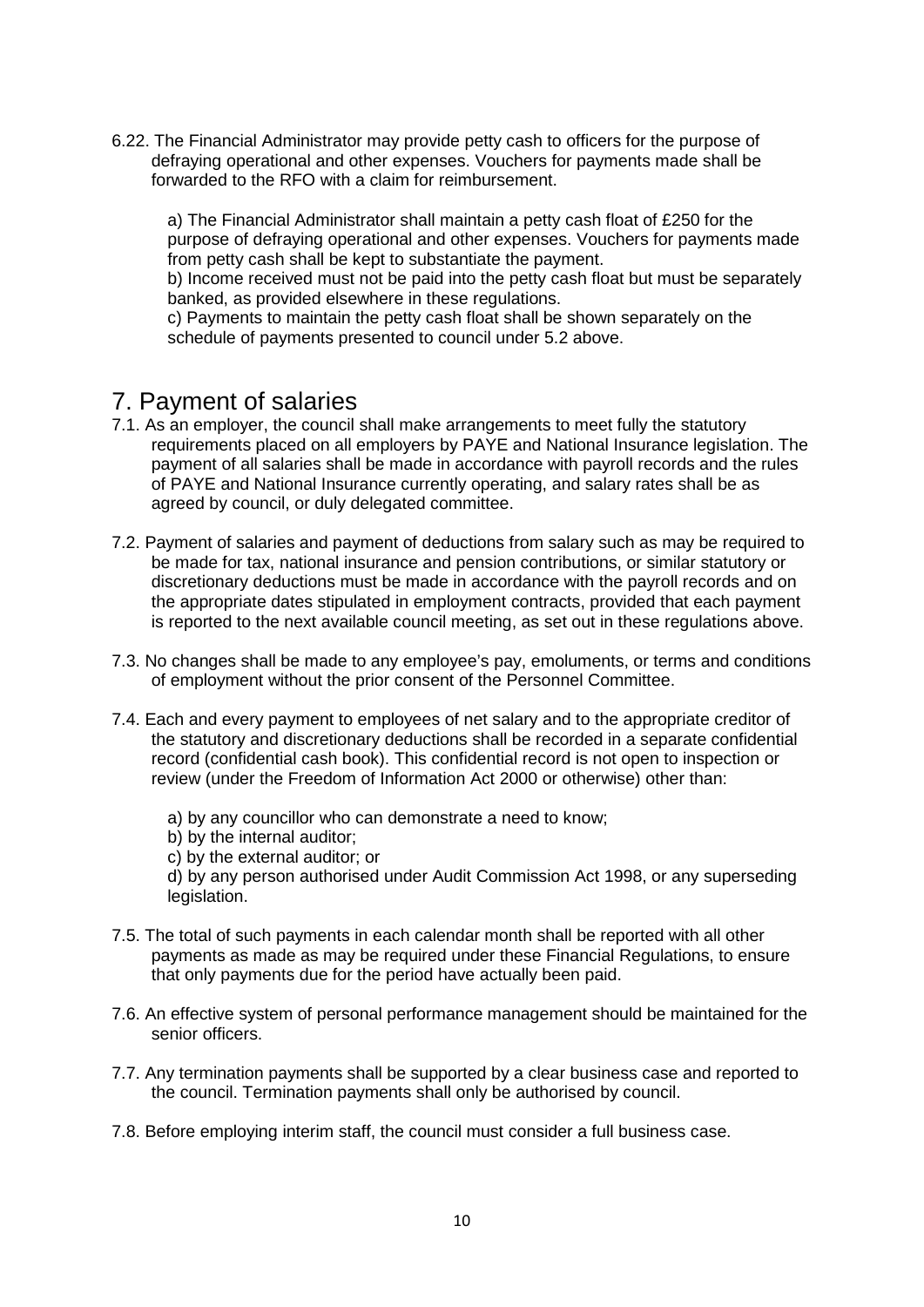## <span id="page-10-0"></span>8. Loans and investments

- 8.1. All borrowings shall be affected in the name of the council, after obtaining any necessary borrowing approval. Any application for borrowing approval shall be approved by Council as to terms and purpose. The application for borrowing approval, and subsequent arrangements for the loan shall only be approved by full council.
- 8.2. Any financial arrangement which does not require formal borrowing approval from the Secretary of State/Welsh Assembly Government (such as Hire Purchase or Leasing of tangible assets) shall be subject to approval by the full council. In each case a report in writing shall be provided to council in respect of value for money for the proposed transaction.
- 8.3. The council will arrange with the council's banks and investment providers for the sending of a copy of each statement of account to the Chair of the council at the same time as one is issued to the Clerk or RFO.
- 8.4. All loans and investments shall be negotiated in the name of the council and shall be for a set period in accordance with council policy.
- 8.5. The council shall consider the need for an Investment Strategy and Policy which, if drawn up, shall be in accordance with relevant regulations, proper practices and guidance. Any Strategy and Policy shall be reviewed by the council at least annually.
- 8.6. All investments of money under the control of the council shall be in the name of the council.
- 8.7. All investment certificates and other documents relating thereto shall be retained in the custody of the RFO.
- 8.8. Payments in respect of short term or long-term investments, including transfers between bank accounts held in the same bank, or branch, shall be made in accordance with Regulation 5 (Authorisation of payments) and Regulation 6 (Instructions for payments).
- 8.9. In an emergency, the Clerk, in consultation with two members from the following four, the Mayor, Deputy Mayor, Chair or Deputy Chair of the Finance and Policy Committee, is authorised to transfer funds quickly to an account in the council's name with another institution, should they deem it necessary or prudent to do so.

#### <span id="page-10-1"></span>9. Income

- 9.1. The collection of all sums due to the council shall be the responsibility of and under the supervision of the RFO.
- 9.2. Particulars of all charges to be made for work done, services rendered or goods supplied shall be agreed annually by the council, notified to the RFO and the RFO shall be responsible for the collection of all accounts due to the council.
- 9.3. The council will review all fees and charges at least annually, following a report of the Clerk.
- 9.4. Any sums found to be irrecoverable and any bad debts greater than £2,500 shall be reported to the council and shall be written off in the year. The Finance and Policy Committee are authorised to write off any bad debts of £2,500 or less.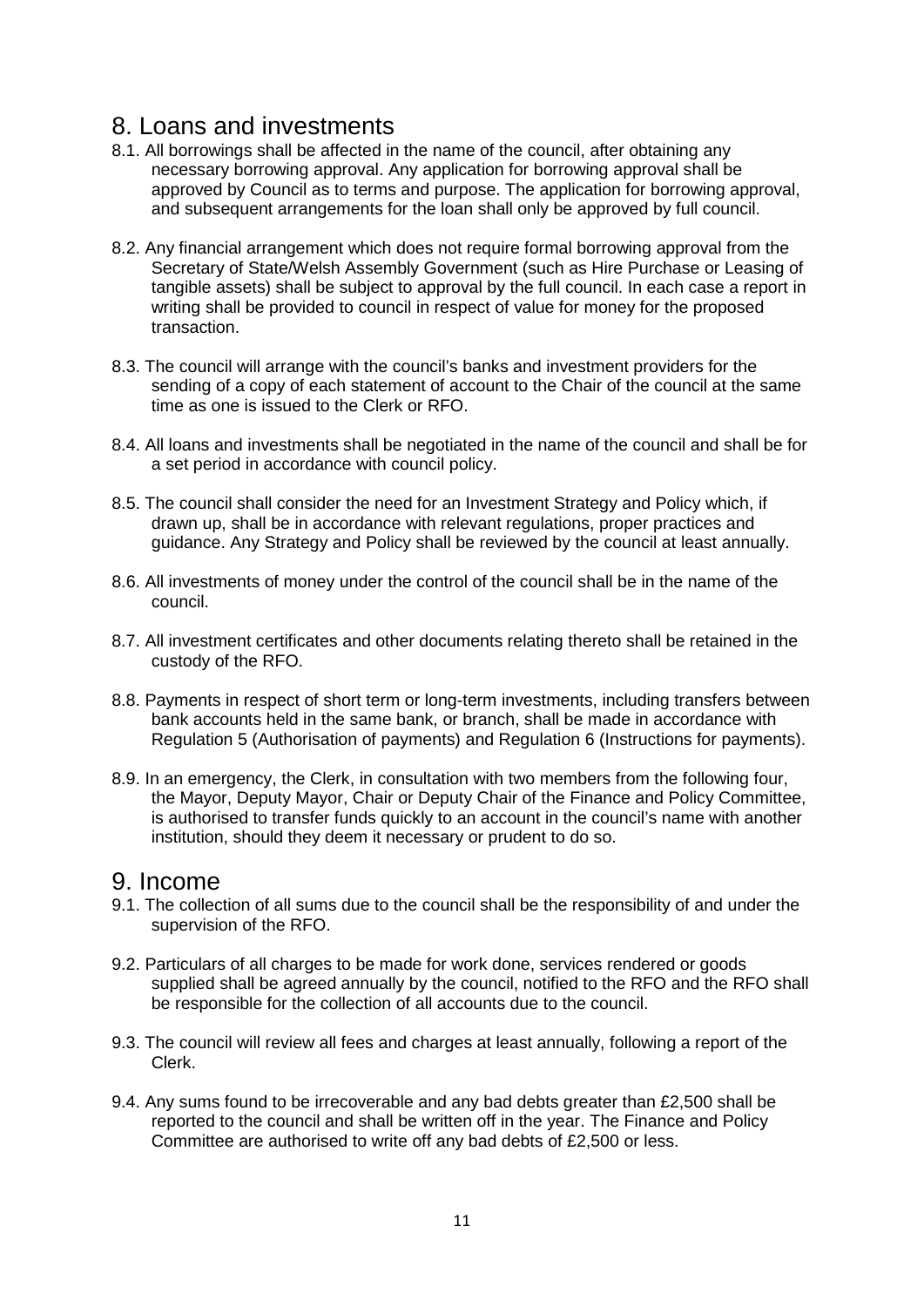- 9.5. All sums received on behalf of the council shall be banked intact as directed by the RFO. In all cases, all receipts shall be deposited with the council's bankers with such frequency as the RFO considers necessary.
- 9.6. The origin of each receipt shall be entered on the paying-in slip.
- 9.7. Personal cheques shall not be cashed out of money held on behalf of the council.
- 9.8. The RFO shall promptly complete any VAT Return that is required. Any repayment claim due in accordance with VAT Act 1994 section 33 shall be made at least annually coinciding with the financial year end.
- 9.9. Where any significant sums of cash are regularly received by the council, the RFO shall take such steps as are agreed by the council to ensure that more than one person is present when the cash is counted in the first instance, that there is a reconciliation to some form of control such as ticket issues, and that appropriate care is taken in the security and safety of individuals banking such cash.
- 9.10. Any income arising which is the property of a charitable trust shall be paid into a charitable bank account. Instructions for the payment of funds due from the charitable trust to the council (to meet expenditure already incurred by the authority) will be given by the Managing Trustees of the charity meeting separately from any council meeting (see also Regulation 16 below).

#### <span id="page-11-0"></span>10. Orders for work, goods and services

- 10.1. An official order or letter shall be issued for all work, goods and services unless a formal contract is to be prepared or an official order would be inappropriate. Copies of orders shall be retained.
- 10.2. Order books shall be controlled by the RFO and Green Spaces Manager.
- 10.3. All members and officers are responsible for obtaining value for money at all times. An officer issuing an official order shall ensure as far as reasonable and practicable that the best available terms are obtained in respect of each transaction, usually by obtaining three or more quotations or estimates from appropriate suppliers, subject to any de minimis provisions in Regulation 11.1 below.
- 10.4. A member may not issue an official order or make any contract on behalf of the council.
- 10.5. The RFO shall verify the lawful nature of any proposed purchase before the issue of any order, and in the case of new or infrequent purchases or payments, the RFO shall ensure that the statutory authority shall be reported to the meeting at which the order is approved so that the minutes can record the power being used.

#### <span id="page-11-1"></span>11. Contracts

- 11.1. Procedures as to contracts are laid down as follows:
	- a) Every contract shall comply with these financial regulations, and no exceptions shall be made otherwise than in an emergency provided that this regulation need not apply to contracts which relate to items (i) to (vi) below:

i. for the supply of gas, electricity, water, sewerage and telephone services;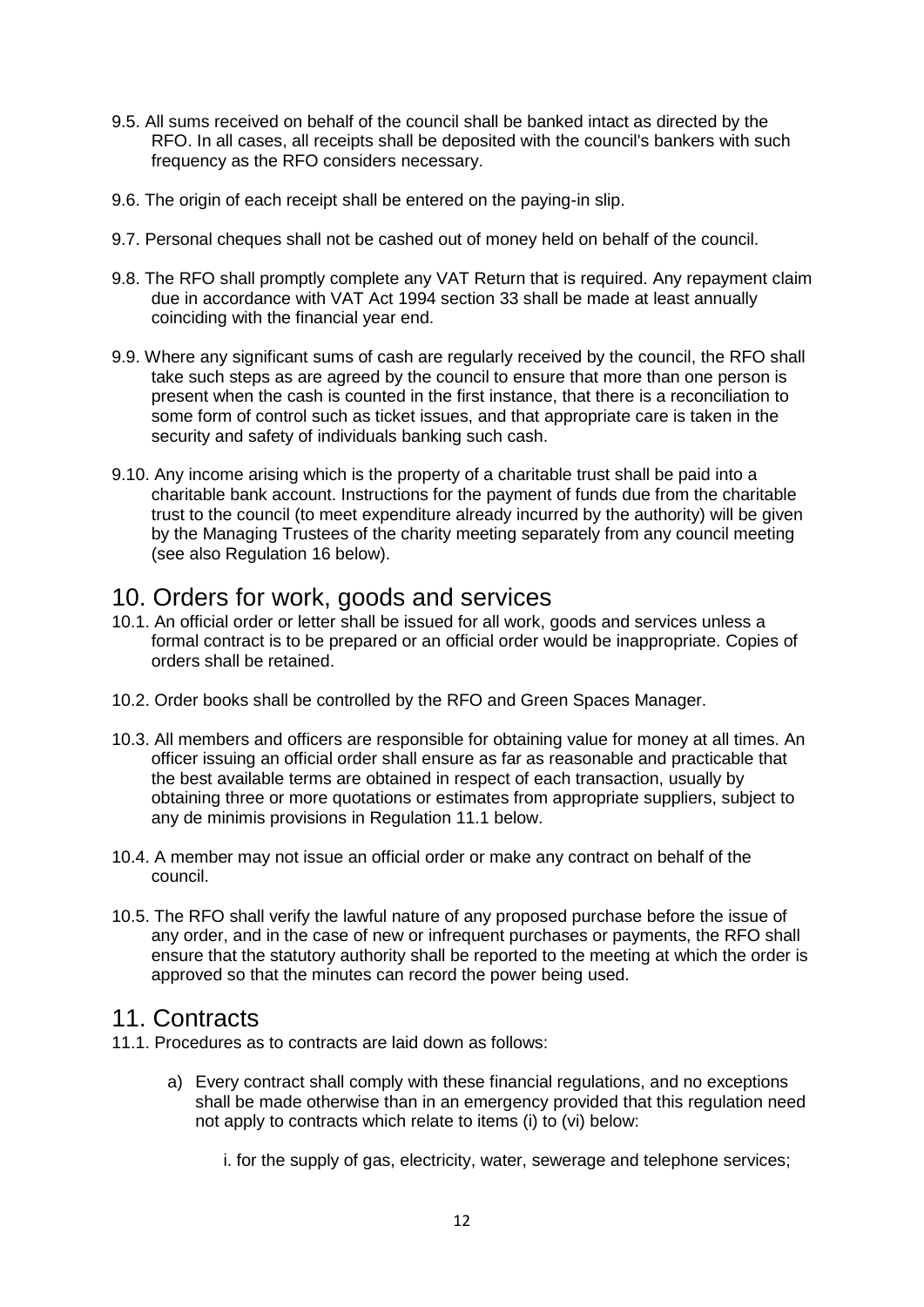ii. for specialist services such as are provided by solicitors, accountants, surveyors, engineers, grave diggers and planning consultants; iii. for work to be executed or goods or materials to be supplied which consist of repairs to or parts for existing machinery or equipment or plant; iv. for work to be executed or goods or materials to be supplied which constitute an extension of an existing contract by the council; v. for additional audit work of the external auditor up to an estimated value of £500 (in excess of this sum the Clerk and RFO shall act after consultation with the Mayor and Deputy Mayor of council); and vi. for goods or materials proposed to be purchased which are proprietary articles and / or are only sold at a fixed price.

b) Where the council intends to procure or award a public supply contract, public service contract or public works contract as defined by The Public Contracts Regulations 2015 ("the Regulations") which is valued at £25,000 or more, the council shall comply with the relevant requirements of the Regulations<sup>[2](#page-12-0)</sup>.

c) The full requirements of The Regulations, as applicable, shall be followed in respect of the tendering and award of a public supply contract, public service contract or public works contract which exceed thresholds in The Regulations set by the Public Contracts Directive 2014/24/EU (which may change from time to time)<sup>[3](#page-12-1)</sup>.

d) When applications are made to waive financial regulations relating to contracts to enable a price to be negotiated without competition the reason shall be embodied in a recommendation to the council.

e) Such invitation to tender shall state the general nature of the intended contract and the Clerk shall obtain the necessary technical assistance to prepare a specification in appropriate cases. The invitation shall in addition state that tenders must be addressed to the Clerk in the ordinary course of post. Each tendering firm shall be supplied with a specifically marked envelope in which the tender is to be sealed and remain sealed until the prescribed date for opening tenders for that contract.

f) All sealed tenders shall be opened at the same time on the prescribed date by the Clerk in the presence of at least one member of council.

g) If less than three tenders are received for contracts above £25,000 or if all the tenders are identical the council may make such arrangements as it thinks fit for precuring the goods or materials or executing the works.

h) Any invitation to tender issued under this regulation shall be subject to Standing Orders,  $418$  $418$  (a) – (i) and shall refer to the terms of the Bribery Act 2010.

i) When it is to enter into a contract of less than £25,000 in value for the supply of goods or materials or for the execution of works or specialist services other than such goods, materials, works or specialist services as are excepted as set out in paragraph (a) the Clerk shall obtain 3 quotations (priced descriptions of the proposed

**.** 

<span id="page-12-1"></span><span id="page-12-0"></span><sup>&</sup>lt;sup>2</sup> The Regulations require councils to use the Contracts Finder website to advertise contract opportunities, set out the procedures to be followed in awarding new contracts and to publicise the award of new contracts <sup>3</sup> Thresholds currently applicable are:

a) For public supply and public service contracts 209,000 Euros (£181,302)

b) For public works contracts 5,225,000 Euros (£4,551,413)

<span id="page-12-2"></span><sup>4</sup> Based on NALC's Model Standing Order 18d ©NALC 2018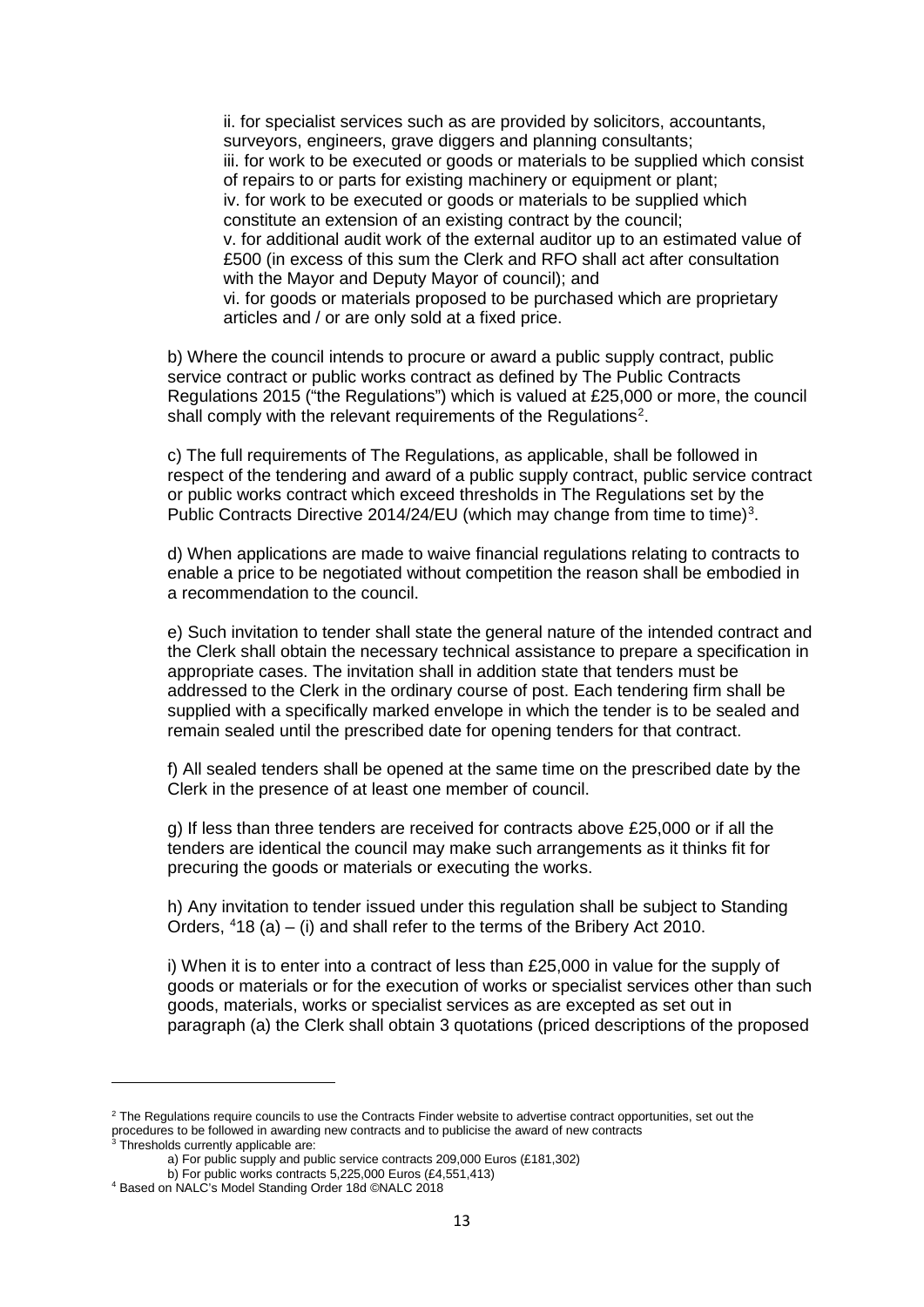supply); where the value is below £8,000 the Clerk shall strive to obtain 3 estimates. Otherwise, Regulation 10.3 above shall apply.

j) The council shall not be obliged to accept the lowest or any tender, quote or estimate.

k) Should it occur that the council, or duly delegated committee, does not accept any tender, quote or estimate, the work is not allocated and the council requires further pricing, provided that the specification does not change, no person shall be permitted to submit a later tender, estimate or quote who was present when the original decision-making process was being undertaken.

l) The European Union Procurement Directive shall apply and the terms of the Public Contracts Regulations 2006 and the Utilities Contracts Regulations 2006 including thresholds shall be followed.

## <span id="page-13-0"></span>12. Payments under contracts for building or other construction works

- 12.1. Payments on account of the contract sum shall be made within the time specified in the contract by the RFO upon authorised certificates of the architect or other consultants engaged to supervise the contract (subject to any percentage withholding as may be agreed in the particular contract).
- 12.2. Where contracts provide for payment by instalments the RFO shall maintain a record of all such payments. In any case where it is estimated that the total cost of work carried out under a contract, excluding agreed variations, will exceed the contract sum of 5% or more a report shall be submitted to the council.
- 12.3. Any variation to a contract or addition to or omission from a contract must be approved by the council and Clerk to the contractor in writing, the council being informed where the final cost is likely to exceed the financial provision.

## <span id="page-13-1"></span>13. Stores and equipment

- 13.1. The officer in charge of each section shall be responsible for the care and custody of stores and equipment in that section.
- 13.2. Delivery notes shall be obtained in respect of all goods received into store or otherwise delivered and goods must be checked as to order and quality at the time delivery is made.
- 13.3. Stocks shall be kept at the minimum levels consistent with operational requirements.
- 13.4. The RFO and Green Spaces Manager shall be responsible for periodic checks of stocks and stores at least annually.

# <span id="page-13-2"></span>14. Assets, properties and estates

14.1. The Clerk shall make appropriate arrangements for the custody of all title deeds and Land Registry Certificates of properties held by the council. The RFO shall ensure a record is maintained of all properties held by the council, recording the location, extent, plan, reference, purchase details, nature of the interest, tenancies granted, rents payable and purpose for which held in accordance with Accounts and Audit Regulations.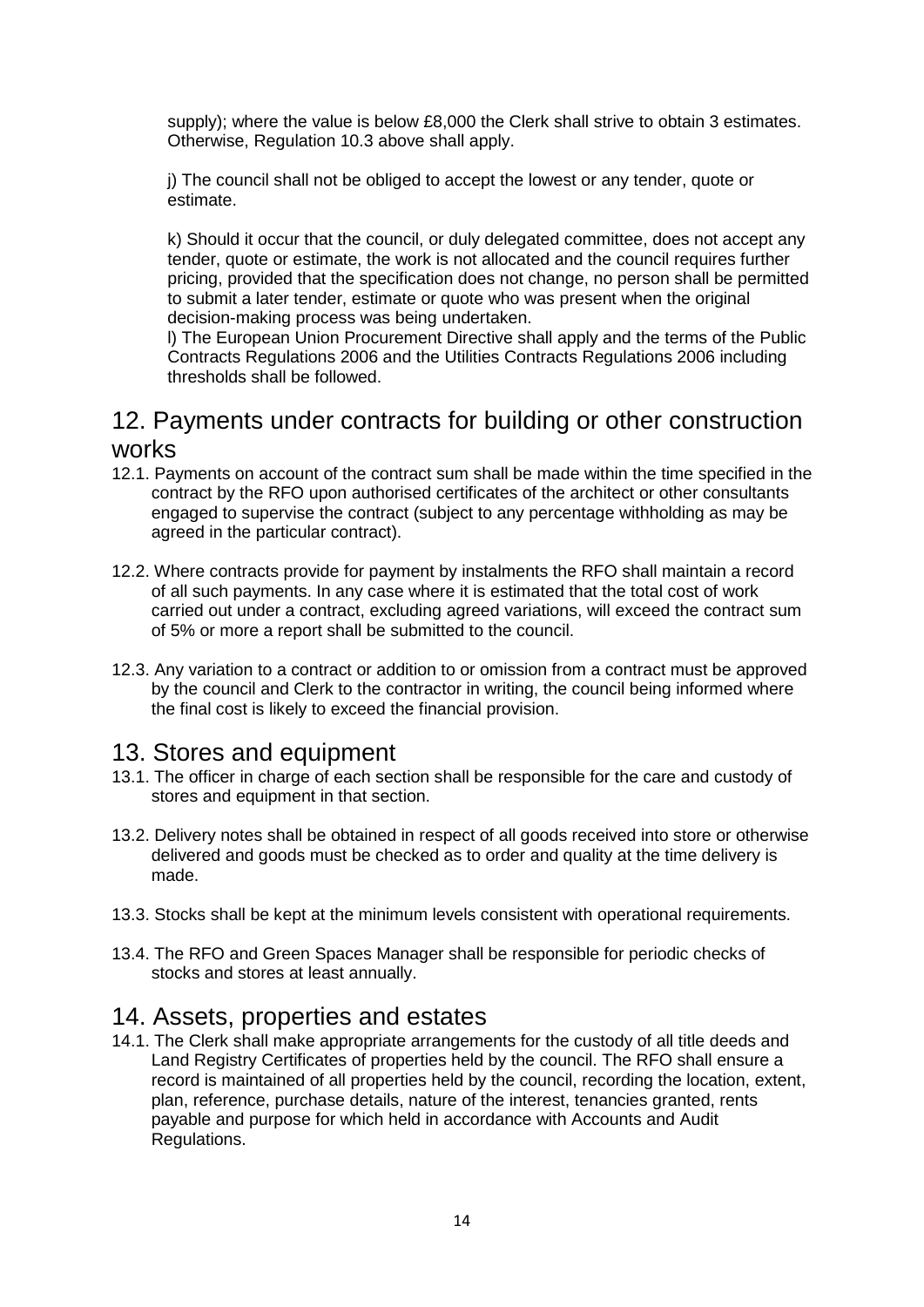- 14.2. No tangible moveable property shall be purchased or otherwise acquired, sold, leased or otherwise disposed of, without the authority of the council, together with any other consents required by law, save where the estimated value of any one item of tangible movable property does not exceed £250.
- 14.3. No real property (interests in land) shall be sold, leased or otherwise disposed of without the authority of the council, together with any other consents required by law. In each case a report in writing shall be provided to council in respect of valuation and surveyed condition of the property (including matters such as planning permissions and covenants) together with a proper business case (including an adequate level of consultation with the electorate).
- 14.4. No real property (interests in land) shall be purchased or acquired without the authority of the full council. In each case a report in writing shall be provided to council in respect of valuation and surveyed condition of the property (including matters such as planning permissions and covenants) together with a proper business case (including an adequate level of consultation with the electorate).
- 14.5. Subject only to the limit set in Regulation 14.2 above, no tangible moveable property shall be purchased or acquired without the authority of the full council. In each case a report in writing shall be provided to council with a full business case.
- 14.6. The RFO shall ensure that an appropriate and accurate Register of Assets and Investments is kept up to date. The continued existence of tangible assets shown in the Register shall be verified at least annually, possibly in conjunction with a health and safety inspection of assets.

#### <span id="page-14-0"></span>15. Insurance

- 15.1. Following the annual risk assessment (per Regulation 17), the RFO shall effect all insurances and negotiate all claims on the council's insurers.
- 15.2. The RFO will arrange for the cover of all new risks, properties or vehicles which require to be insured and of any alterations affecting existing insurances.
- 15.3. The RFO shall keep a record of all insurances effected by the council and the property and risks covered thereby and annually review it.
- 15.4. The RFO shall be notified of any loss liability or damage or of any event likely to lead to a claim, and shall report these to council at the next available meeting.
- 15.5. All appropriate members and employees of the council shall be included in a suitable form of security or fidelity guarantee insurance which shall cover the maximum risk exposure as determined annually by the Finance and Policy Committee.

## <span id="page-14-1"></span>16. Charities

16.1. Where the council is sole managing trustee of a charitable body the Clerk and RFO shall ensure that separate accounts are kept of the funds held on charitable trusts and separate financial reports made in such form as shall be appropriate, in accordance with Charity Law and legislation, or as determined by the Charity Commission. The RFO shall arrange for any audit or independent examination as may be required by Charity Law or any Governing Document.